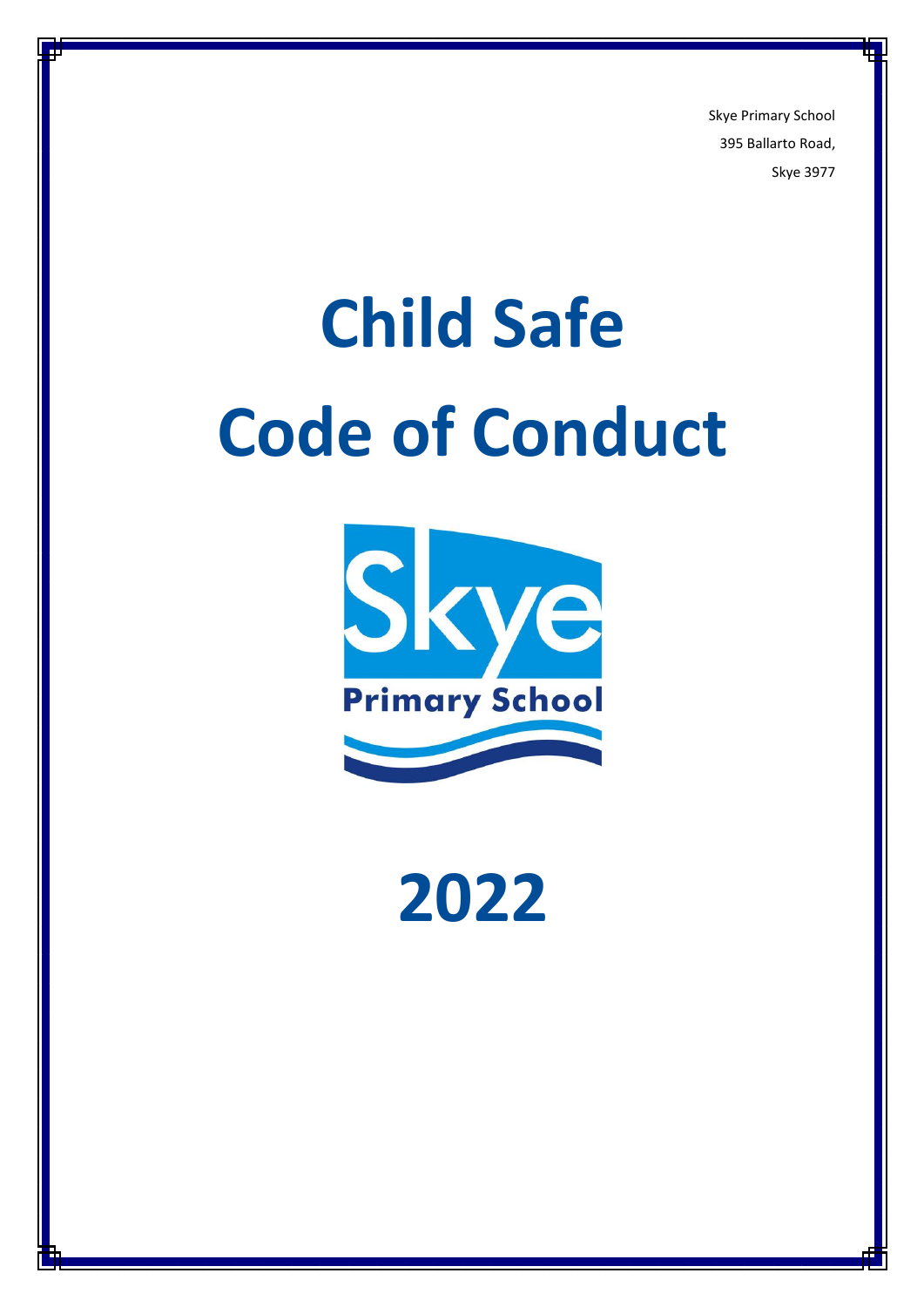

## **Skye Primary School**

**Child Safe Code of Conduct 2022**

Date: 16/06/2022 Consultation: 20/06/2022 Approval:20/06/2022 Review due 16/06/2024



#### **Help for non-English speakers**

If you need help to understand the information in this policy please contact Skye Primary School administration either via telephone or email. 03 9786 1555 or [skye.ps@education.vic.gov.au](mailto:skye.ps@education.vic.gov.au)

### PURPOSE

Our Child Safety Code of Conduct sets out the expected behaviour of adults with children and young people in our school.

All Skye Primary School staff, volunteers, contractors, service providers, school council members and any other adult involved in child-connected work must follow the Child Safety Code of Conduct.

The Child Safety Code of Conduct applies to all physical and online environments used by students. It also applies during or outside of school hours and in other locations provided by the school for student use (for example, a school camp).

#### ACCEPTABLE BEHAVIOURS

As Skye Primary School, staff, volunteers, contractors, and any other member of our school community involved in child-connected work, we are responsible for supporting and promoting the safety of children by:

- upholding our Skye Primary School commitment to child safety at all times and adhering to our Child Safety Policy
- treating students and families in our school community with respect in our school environment and outside our school environment as part of normal social and community activities
- listening and responding to the views and concerns of students, particularly if they disclose that they or another child or student has been abused or are worried about their safety or the safety of another child or student
- promoting the cultural safety, participation and empowerment of Aboriginal students, students with culturally and/or linguistically diverse backgrounds, students with a disability, international students, students who are unable to live at home and lesbian, gay, bisexual, transgender and intersex (LQBTIQ+) students
- ensuring, as far as practicable, that adults are not alone with a student one-to-one interactions between an adult and a student are to be in an open space or in line of sight of another adult.
- reporting any allegations of child abuse or other child safety concerns to Cherie Bradley assistant principal or school leadership team
- understanding and complying with all reporting and disclosure obligations (including mandatory reporting) in line with our child safety responding and reporting policy and procedures and the [PROTECT Four Critical Actions](https://www.education.vic.gov.au/Documents/about/programs/health/protect/FourCriticalActions_ChildAbuse.pdf)
- if child abuse is suspected, ensuring as quickly as possible that the student(s) are safe and protected from harm.